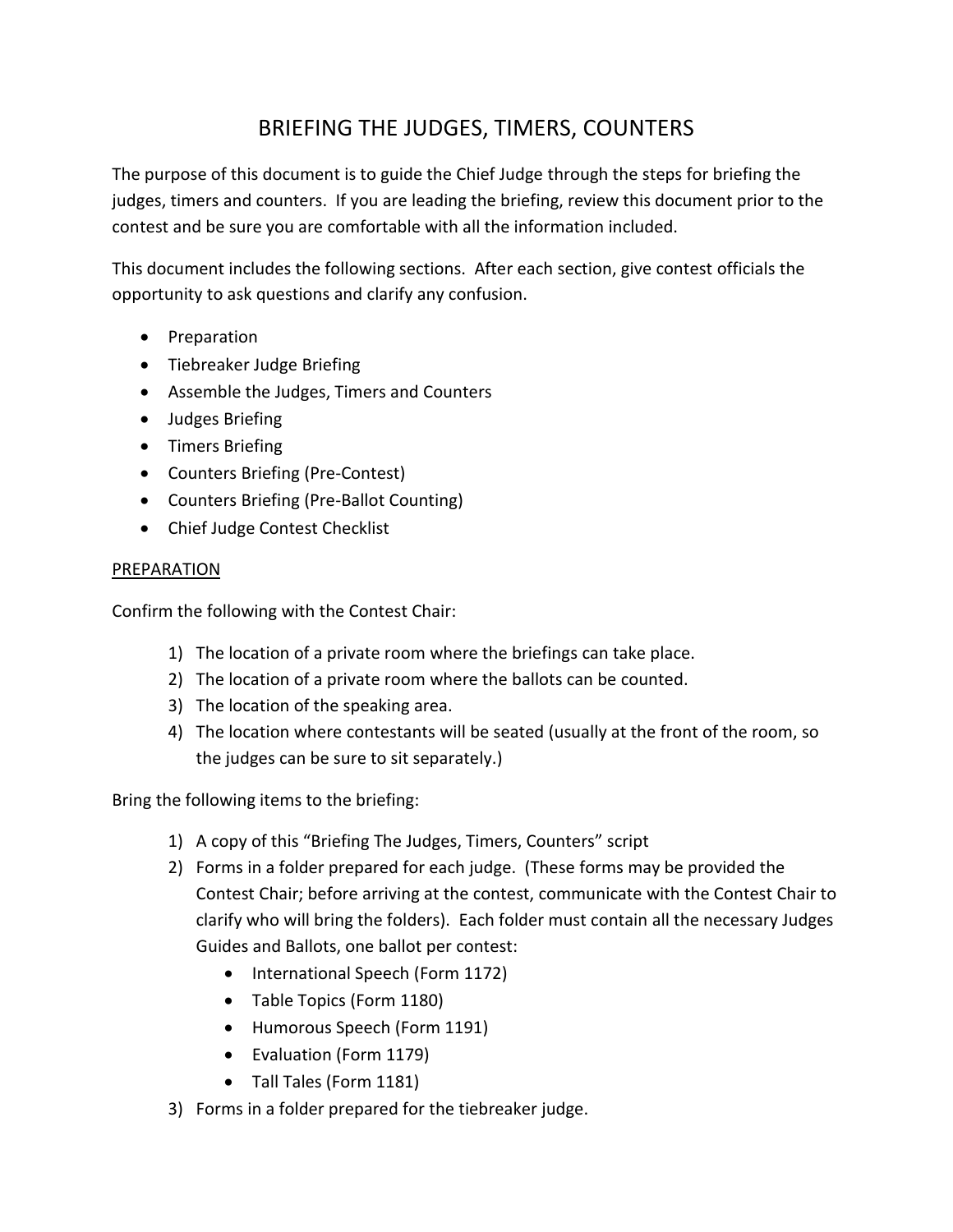- International Speech (Form 1188)
- Table Topics (Form 1180A)
- Humorous Speech (Form 1191A)
- Evaluation (Form 1179A)
- Tall Tales (Form 1181A)
- 4) Blank Judge's Certification of Eligibility forms (Form 1170)
- 5) A copy of the Speech Contest Rulebook (Form 1171)
- 6) Notification of Contest Winners forms (Form 1182), one per contest
- 7) Counter's Tally Sheets (Form 1176), three per contest
- 8) Time Record Sheets (Form 1175), one per contest
- 9) Results Form (Form 1168), one per contest
- 10) A list of all the contest officials and their contact information
- 11) Extra pens

### TIEBREAKER JUDGE BRIEFING

The Tiebreaker Judge must be briefed separately from the other contest officials. Aside from the Chief Judge, no one should know who the Tiebreaker Judge is.

- 1) Give a folder to the tiebreaker judge with the necessary forms.
- 2) Collect a signed Judge's Certification of Eligibility form (Form 1170) from the tiebreaker judge.
- 3) Instruct the tiebreaker judge to rank each contestant in order. For example, if there are ten (10) contestants, the tiebreaker judge must rank each contestant in  $1<sup>st</sup>$  place through  $10^{th}$  place.
- 4) Review the remaining items in the Judges Briefing section of this document with the Tiebreaker Judge.

## ASSEMBLE THE JUDGES, TIMERS AND COUNTERS

- 1) Assemble the judges, timers and counters together in a private room.
- 2) Confirm that the contest officials on your list are in attendance.
- 3) Do not delay the briefing if any contest officials are late. Replace absent contest officials with other qualified members. Each contest must have the following:
	- a. Two (2) timers
	- b. Three (3) ballot counters
	- c. The number of judges required vary depending on the contest level:
		- i. Division: At least seven (7) judges
		- ii. Area: At least five (5) judges
		- iii. Club: At least five (5) judges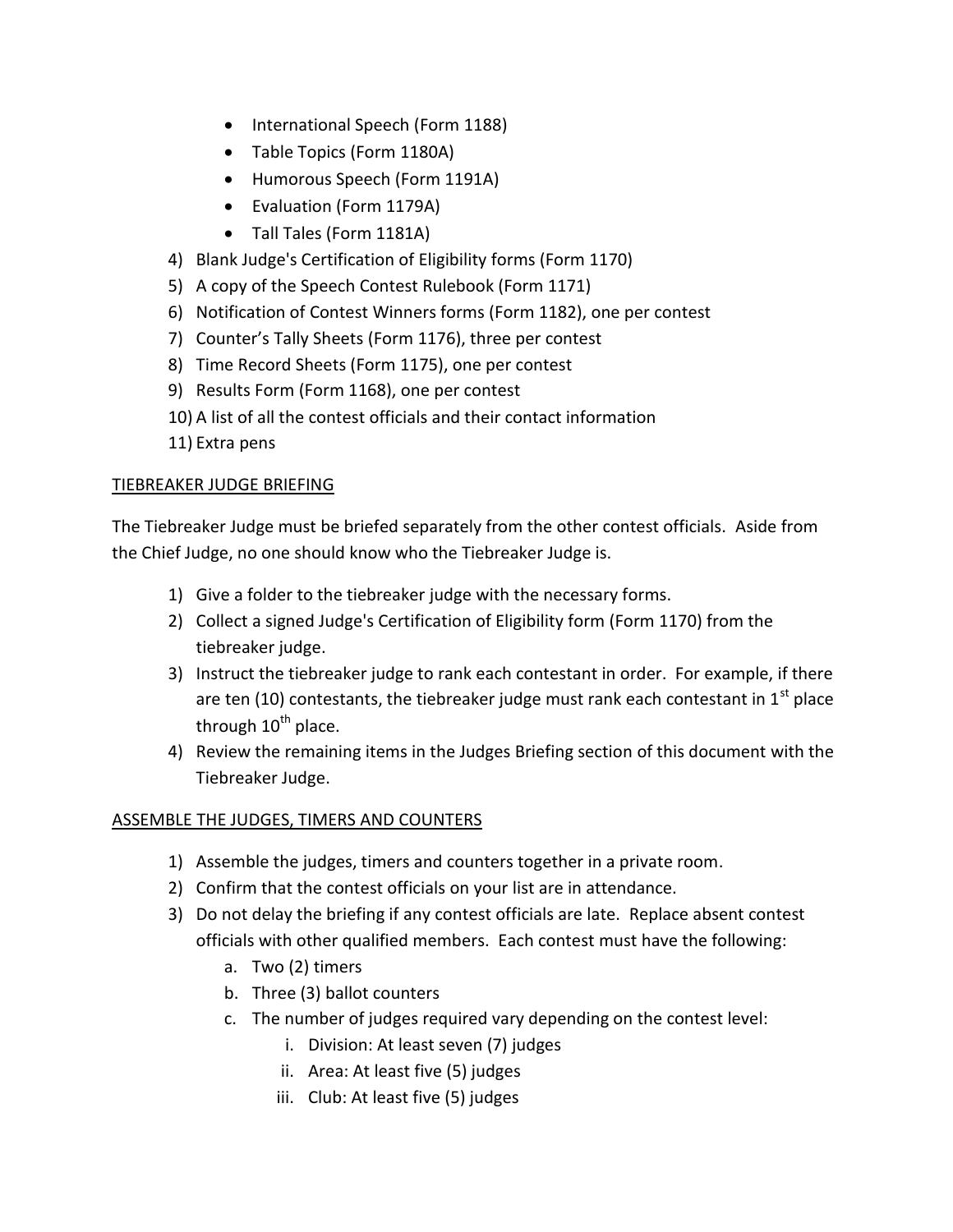iv. There may be exceptions to each of the above. Reference the Speech Contest Rulebook, Section 5-A for details.

#### JUDGES BRIEFING

- 1) Give a folder to each judge with the necessary forms.
- 2) Collect a signed Judge's Certification of Eligibility form (Form 1170) from each judge.
- 3) Instruct judges to remain anonymous and not tell anyone about their role as a judge, other than the officials in this contest.
- 4) Describe the speaking area.
- 5) Review the Speech Contest Ballots.
	- a. Instruct the judges that their ballots will only be counted if they include printed name and signature. Ask the judges to sign their ballots now.
	- b. Instruct the judges that they must select winners (1st, 2<sup>nd</sup>, 3<sup>rd</sup>).
	- c. Explain that the Judging Criteria listed on the ballot is the only criteria to be used in judging the contestants. Past contest performance, Toastmasters experience, norms from a specific club, speaker position (first/last vs. middle), or any factors aside from the criteria listed should not be considered.
	- d. Ask the judges if they have any questions about the judging criteria.
	- e. Identify the Code of Ethics on the back of the ballot.
	- f. Ask the judges if they have any questions about the ballots.
- 6) Ensure that judges understand the procedure to be followed during the contest:
	- a. Judges should not sit next to a contestant.
	- b. After the Contest Master announces the speaking order, write the contestant names across the top of the ballot.
	- c. At the conclusion of a speech, you will be given one minute of silence to score the contestant based on each criteria, then add up the scores.
	- d. After the last speech, you will be provided silence to score the last contestant and then write down 1st, 2nd, and 3rd place winner names in the Ballot section. No ties – break your own ties. Do this as promptly as you can.
	- e. You are not required to award placement based on your numerical scores
	- f. Separate the Official Ballot from the rest of the form, and hand it to a Ballot Counter.
- 7) Ensure that judges understand the procedure to be followed after the contest:
	- a. Do not discuss your notes or decision with anyone.
	- b. Destroy the top part of your Judge's Guide and Ballot after the contest.
	- c. Please refrain from public criticism of the contest.
- 8) Ensure that judges understand the protest process.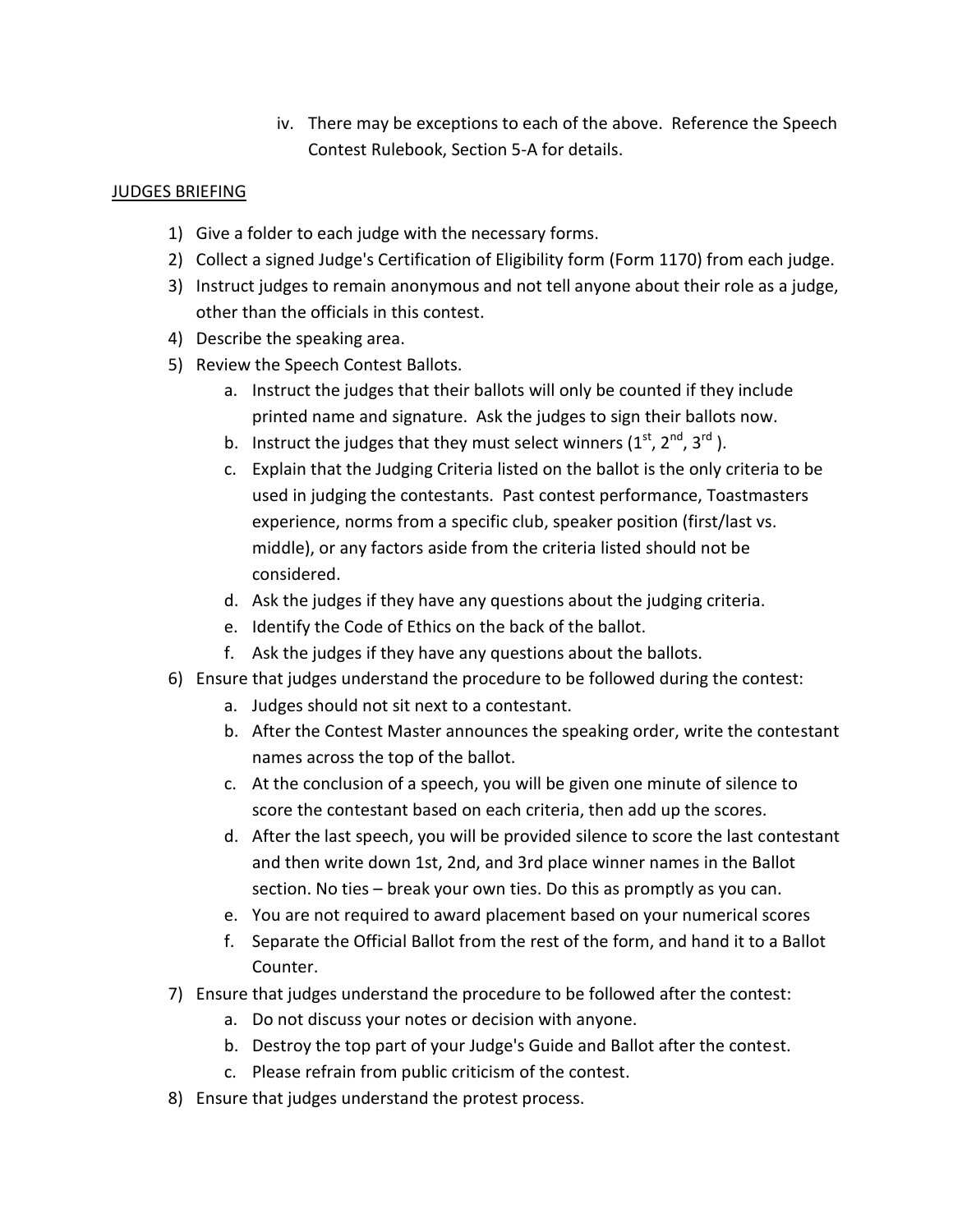- a. Judges can protest based only on Originality in the International Speech contest and the Humorous Speech contest. Quoted material may be used but it must be identified.
- b. If a contestant does not give credit to quoted sources, this is grounds for protest.
- c. If a speech is more than 25% non-original AND credit is given to the source, this is grounds for protest.
- d. Protests must be lodged prior to the announcement of winners. Write PROTEST clearly on your ballot slip before handing it to a Ballot Counter.
- e. The Chief Judge will convene a protest hearing.
	- i. Before a contestant can be disqualified on the basis of originality, the contestant must be given an opportunity to respond to the voting judges.
	- ii. After the protested contestant makes his/her case, the judges will discuss and then vote. A majority of the judges must agree with the decision to disqualify. The decisions of the judges are final.
- f. The contest chair shall notify the contestant of a disqualification regarding originality or eligibility prior to the announcement that the meeting is adjourned.

## TIMERS BRIEFING

- 1) Ensure that the timers have two timekeeping devices, timing lights, and timing cards as backup in case of timing light malfunction.
- 2) Select one timer to record the speech times, and one timer to display the timing signals.
- 3) Inform the timers per Toastmasters International rules, the timing results are confidential and should not be discussed with anyone.
- 4) Instruct the timer who will be recording the speech times:
	- a. Timing will begin with the contestant's first definite verbal or nonverbal communication with the audience. This usually will be the first word uttered by the contestant, but would include any other communication such as sound effects, gestures, a staged act by another person, etc.
	- b. Give the Time Record Sheets (Form 1175) to the timer.
	- c. Ensure that the timer has a device to keep time. If the timer will be using a smart phone, instruct the timer to use airplane mode to ensure timing will not be interrupted.
	- d. Answer any questions that the timer has.
- 5) Instruct the timer who will be displaying the timing lights: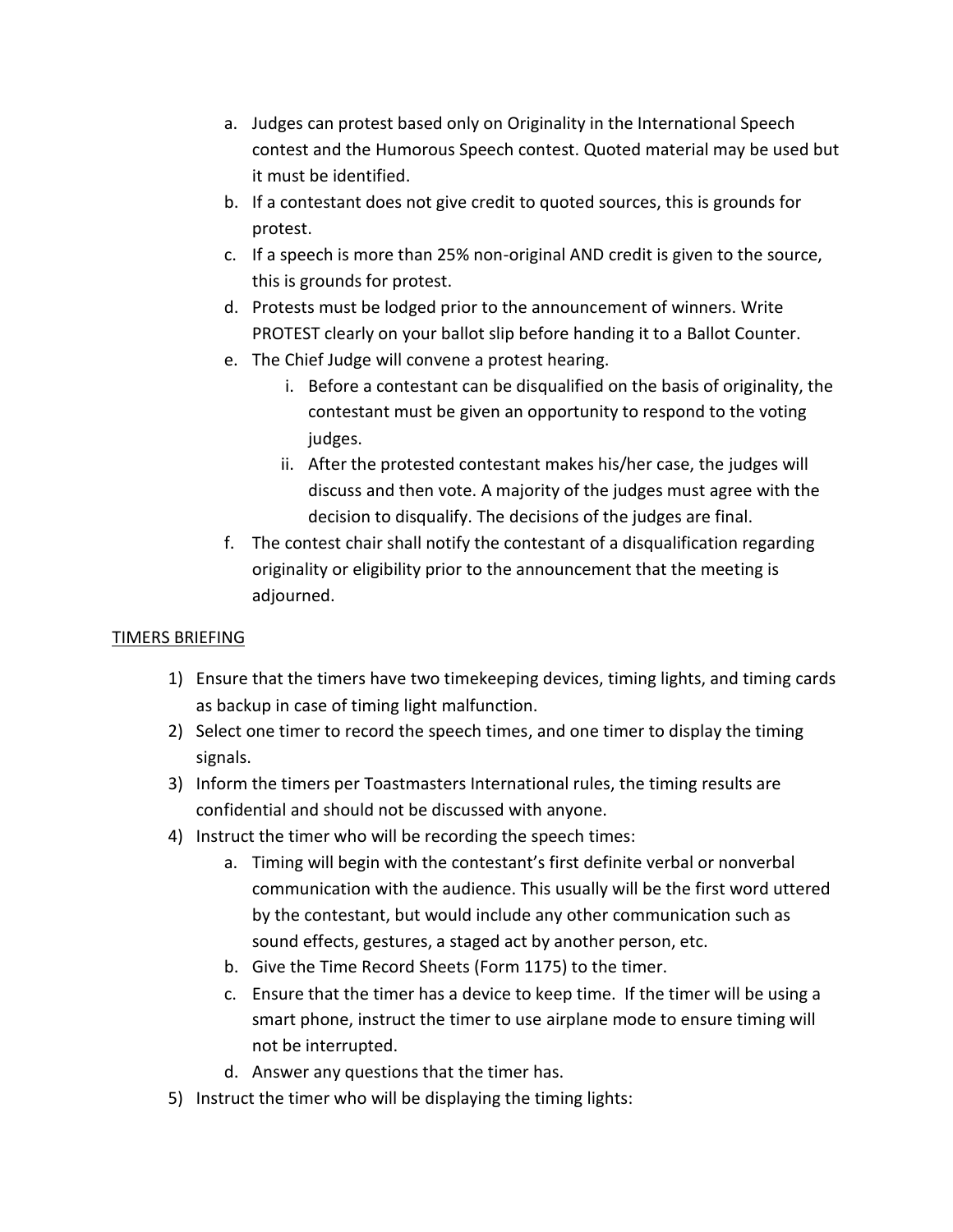- a. Test the timing lights prior to each contest to ensure they are working properly.
- b. You must display green, yellow, and red signals at the following times:
	- i. International: Green at 5 min, Yellow at 6 min, Red at 7 min.
	- ii. Table Topics: Green at 1 minute, Yellow at 1:30 min, Red at 2 min.
	- iii. Humorous: Green at 5 min, Yellow at 6 min, Red at 7 min.
	- iv. Evaluation: Green at 2 min, Yellow at 2:30 min, Red at 3 min.
- c. Keep the green signal displayed until it is time to display the yellow signal.
- d. Keep the yellow signal displayed until it is time to display the red signal.
- e. Keep the red signal displayed until the speaker has concluded his/her speech.
- f. Do not give any indication that a contestant has exceeded his/her time.
- g. Record the speech time in case of a failure with the first timer's device.
- h. Answer any questions that the timer has.
- 6) Inform the timers that the Contest Master will ask for one minute of silence between contestant speeches to be timed.
	- a. Instruct the timers to determine:
		- i. Who will time the minute of silence
		- ii. Who will notify the Contest Master
		- iii. How the notification will be given (raised hand, green light, etc.)
- 7) Inform the timers that after the last contestant has finished and as the judges are completing their ballots, I will come by and collect the Time Record Sheet. If any problems with timing the speeches occurred, report that to me when I collect the Time Record Sheet.

#### COUNTERS BRIEFING (PRE-CONTEST)

- 1) Review the process for collecting the ballots from the judges.
	- a. At the end of the contest, judges will raise their ballots for collection.
	- b. Space yourselves around the room and collect the ballots from the judges.
	- c. We will coordinate to collect  $##$  ballots ( $## =$  the number of judges).
	- d. When all the ballots are collected, hand them all to me.
	- e. We will leave the room to count the ballots.
	- f. Are there any questions regarding the process for collecting ballots?
- 2) Review the process for counting the ballots.
	- a. Give each ballot counter a Counter's Tally Sheet (Form 1176).
	- b. Inform the counters that after the contest, we will leave the room and review the ballots to determine the winners. Detailed instructions for counting the ballots will be given at that time.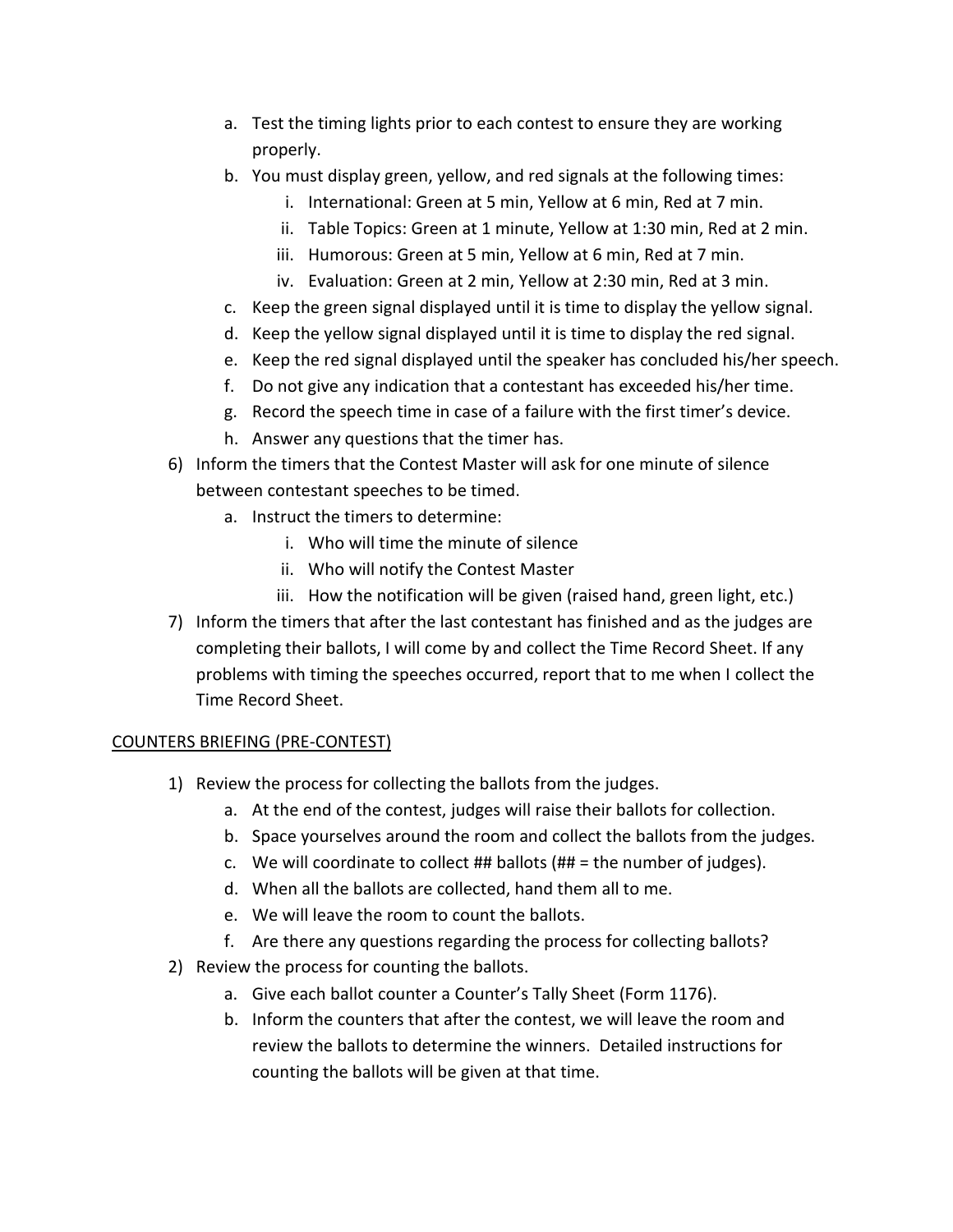#### COUNTERS BRIEFING (PRE-BALLOT COUNTING)

- 1) Inform the counters per Toastmasters International rules, all ballots and voting results are confidential, and should not be discussed with anyone.
- 2) Check to ensure that each ballot is signed. Discard any unsigned ballots.
- 3) Check to ensure that each ballot has ranked all contestants; if not, discard.
- 4) Review the time record sheet and notify the counters of any time disqualifications.
- 5) The ballot counters will write the names of the contestants across the top of their Counter's Tally Sheet.
- 6) The Chief Judge will read the names of the judges, and the ballot counters will write their names on the left side of the form.
- 7) The Chief Judge will read each judge's votes.
	- a. The ballot counters will write the appropriate number of points given by each judge under each contestant's name.
	- b. 1st place receives 3 points, 2nd place receives 2 points, and 3rd place receives 1 point.
- 8) Calculate the score for each contestant.
- 9) When all Counter's Tally Sheets are complete, compare all scores to be sure they are the same, and if not, resolve any discrepancies.
- 10) If any contestant(s) who have been disqualified are among the highest ranked, remove them and identify the top three qualifying contestants.
- 11) If there is a tie for any of the top three positions, the ranking on the Tiebreaker Judge's ballot will be used to break the tie.
	- a. For example, if there is a tie for second place, then second place will be awarded to the tied contestant that is highest ranked on the tie-breaker judge's ballot.
	- b. NOTE: If there are no ties, the Tiebreaker Judge's votes must not be counted.
- 12) Confirm that all counting discrepancies are resolved and all ties are broken.
- 13) Identify the winners and write down the order of finish on the Counter's Tally Sheet.
- 14) The Chief Judge will collect all forms from the counters and destroy after the contest.

## CHIEF JUDGE CONTEST CHECKLIST

While the contest is in progress, the Chief Judge is responsible for communicating with the Contest Master, Counters, Timers, and the Judges (in the event of a protest). Following is the timing of the Chief Judge's specific responsibilities during the contest:

 Before each contest, when called upon by the contest master, announce that the contest officials have been briefed and that the contest can proceed.